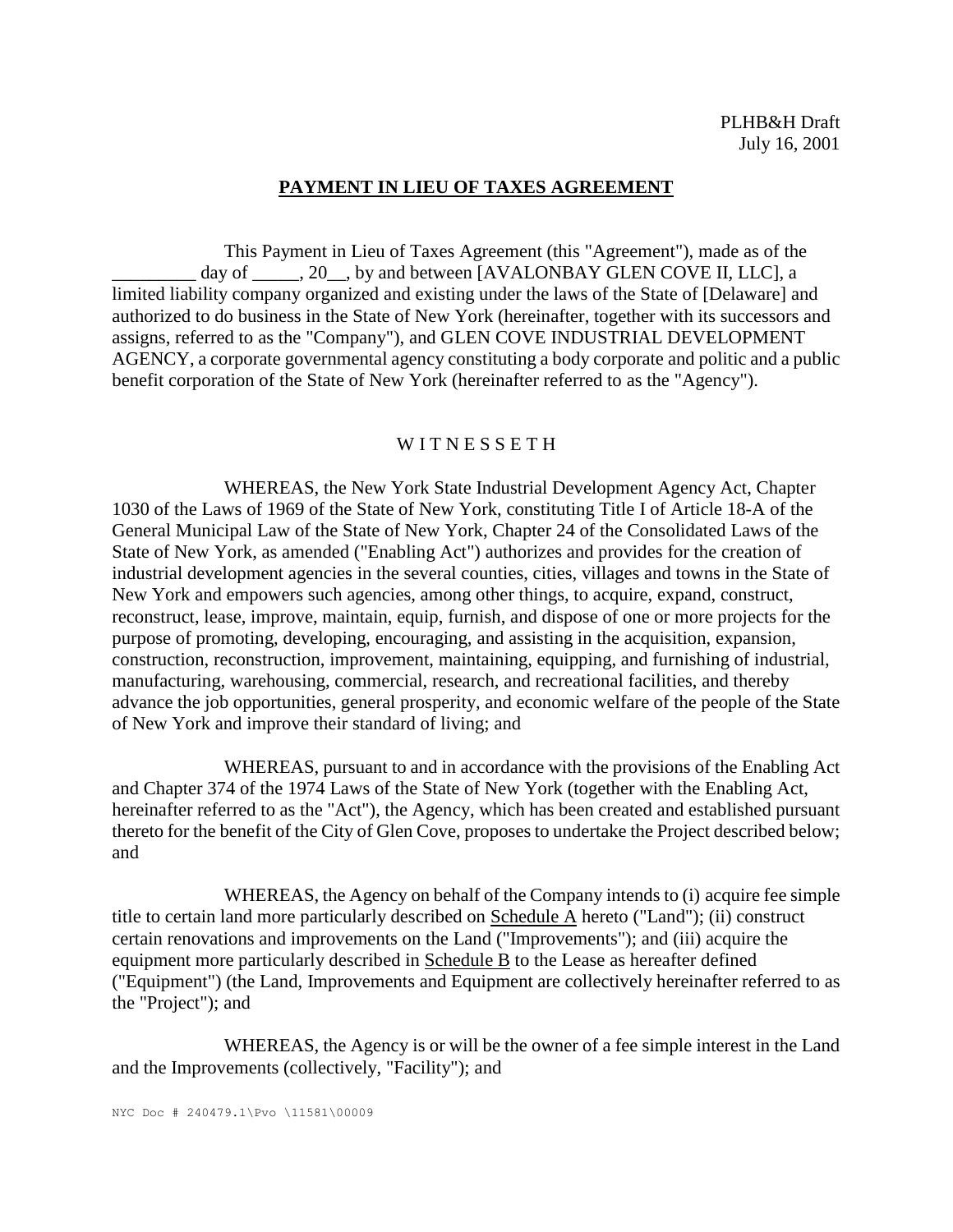WHEREAS, the Agency proposes to undertake the Project as an authorized project under the Act and to lease the interest of the Agency to the Company pursuant to a Lease dated as of the date hereof entered into between the Agency, as lessor, and the Company, as lessee (as amended, modified, restated or replaced from time to time, the "Lease"); and

WHEREAS, under the present provisions of the Act and under the present Section 412-a of the Real Property Tax Law of the State of New York, the Agency is required to pay no taxes or assessments upon any of the property acquired by it or under its jurisdiction or supervision or under its control; and

NOW, THEREFORE, in consideration of the premises and the payments, agreements, and covenants hereinafter contained, the Company and the Agency formally covenant and agree as follows:

# Section 1. Tax-Exempt Status of Facility.

A. Application. The Company shall complete, and the Agency shall file, an application for tax exemption pursuant to Section 412-a of the Real Property Tax Law. Such application shall be filed with the assessor of each of the various taxing entities having jurisdiction over the Facility, including, without limitation, the County of Nassau, the City of Glen Cove, and the Glen Cove City School District (such taxing entities, and any successors thereto, being hereinafter collectively referred to as the "Taxing Entities" and each individually as a "Taxing Entity"). The Facility shall not be entitled to exempt status on the tax rolls of any Taxing Entity until the first tax year of such Taxing Entity following the taxable status date of such Taxing Entity occurring subsequent to the Agency becoming the owner of record of the Facility, the filing by the Agency of the appropriate applications for tax exemption, and the acceptance of such applications by the appropriate tax assessors.

B. Special Assessments. The parties hereto understand that the tax exemption extended to the Agency by Section 874 of the General Municipal Law and Section 412-a of the Real Property Tax Law does not entitle the Agency to exemption from special assessments and special ad valorem levies. Pursuant to the Lease, the Company will be required to pay all special assessments and special ad valorem levies levied and/or assessed against the Facility.

C. Other Charges. If any taxes, assessments, service charges or other governmental charges become payable by the Company or the Agency on the Project or the rents paid pursuant to the Lease or the occupancy of or any interest of the Company or the Agency in the Facility or any part thereof or any personal property used in connection with the business conducted and located therein,

NYC Doc # 240479.1\Pvo \11581\00009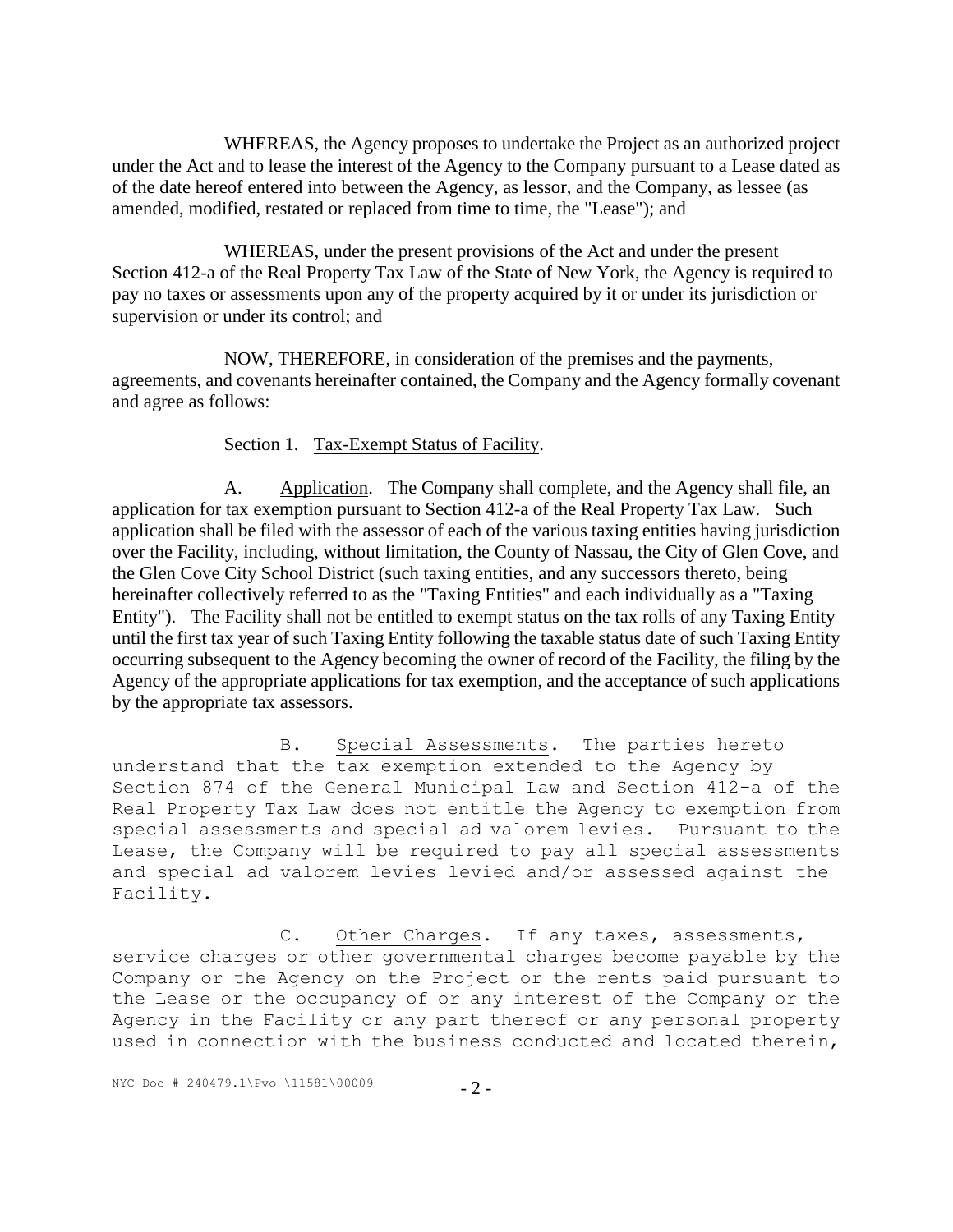the amount of any tax, assessment or charges shall be paid by the Company. Furthermore, water charges, sewer rentals, sewage treatment charges, solid waste charges and any other charges in the nature of utility charges shall be paid directly by the Company and shall not be credited against nor affect in any manner by any payment in lieu of general real estate taxes in any year and shall be computed pursuant to the formula adopted by the relevant Taxing Entity.

#### Section 2. Payments.

A. Tax Payments. Prior to the Facility becoming entitled to exempt status as set forth in Section 1.A., the applicable real estate tax levies on the Facility shall be payable in full by the Company to the applicable Taxing Entity.

B. Non-Abated Pilot Payments until Completion. After the Facility becomes entitled to exempt status until the beginning of the tax year of a Taxing Entity which starts after the Completion Date occurs, the Company shall make Non-Abated Pilot Payments. Completion Date means the date that the first temporary or final certificate of occupancy is issued for the Facility. Non-Abated Pilot Payment(s) means payments in lieu of the general real estate tax levies on the Facility in an amount equal to the amount of such tax levies which would be payable if the Facility were listed on the assessment rolls as fully taxable. The Non-Abated Pilot Payments shall be computed on the basis of the assessment applicable to the Facility (after application of any applicable equalization rate) in effect on the tax status date immediately preceding the tax fiscal year for which the Non-Abated Pilot Payment is being computed.

C. Pilot Payments upon Completion. Commencing with the beginning of the first tax year of a Taxing Entity which starts after the Date of Completion, the Company shall make payments in lieu of the general real estate tax levies on the Facility ("Pilot Payments") in an amount equal to the product of  $(x)$  the Base Amount and  $(y)$  the Number of Apartments. The Base Amount shall be \$1,300 for the first tax year and \$2,808 for the second tax year. After the second tax year, the Base Amount shall be increased by both (i) eight (8%) percent per annum for each of the third, fourth and fifth tax years, and (ii) the average tax rate assessment increase, if any (but not any decrease) for commercial property in the City of Glen Cove as determined by the Controller of the City of Glen Cove in good faith, for each year after the second tax year, with the effect of such increases to be cumulative. The Number of Apartments shall be the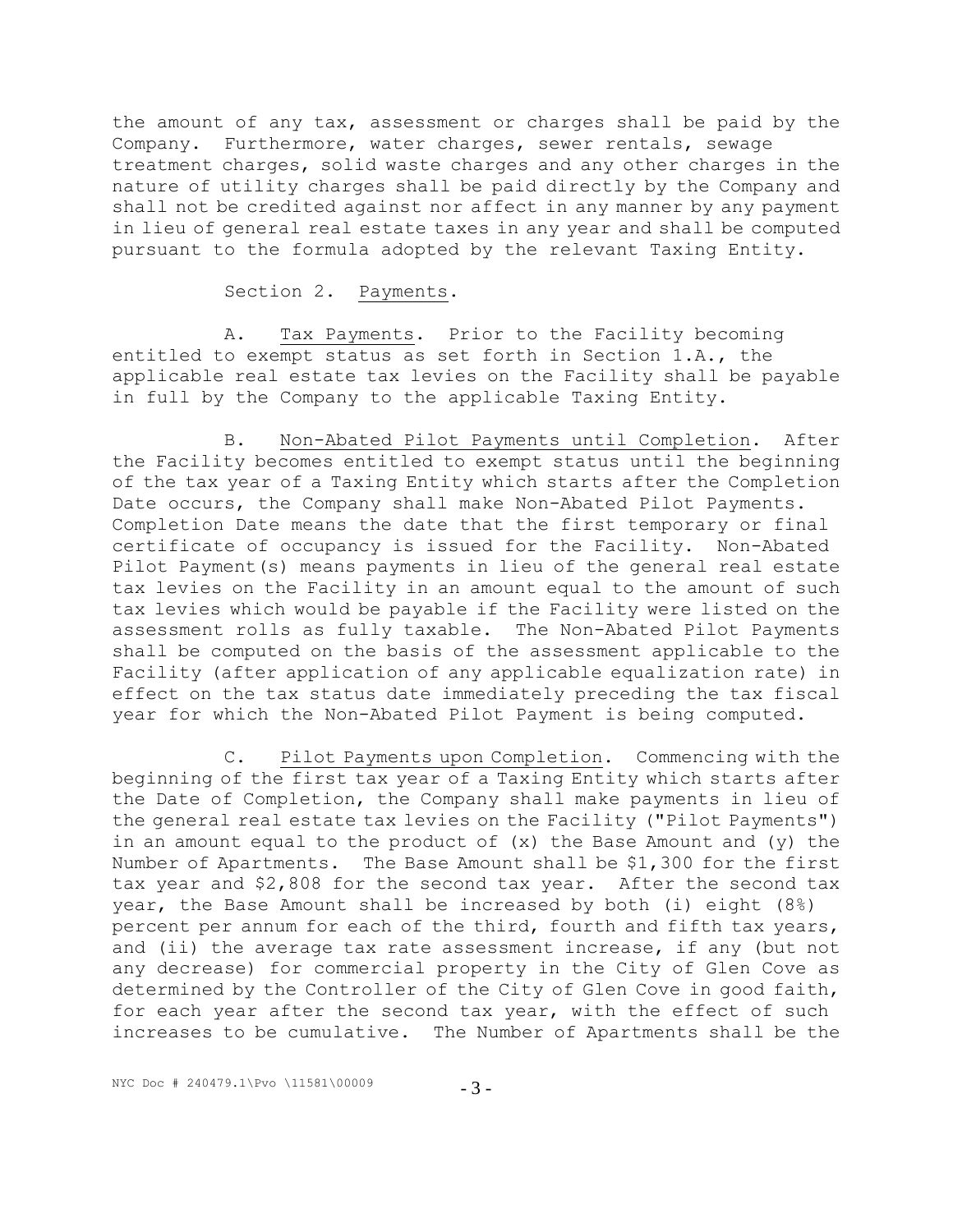greater of 108 or the actual number of rentable apartments constructed at the Facility.

D. Payments to Controller for City of Glen Cove. The Company shall pay all Non-Abated Pilot Payments and all Pilot Payments to the relevant Taxing Entity promptly upon the due dates thereof. All payments should be mailed or delivered to the address set forth below:

> Controller of the City of Glen Cove 9 Glen Street Glen Cove, NY 11542

All Pilot Payments hereunder shall be allocated among the affected tax jurisdictions in proportion to the amount of real property and other taxes which would have been received by each affected tax jurisdiction had the Project not been tax exempt due to the status of the Agency.

E. Due Dates; Interest; and Penalties. The Company will be billed for all Non-Abated Pilot Payments and all Pilot Payments as if the Facility were on the tax rolls at the time when taxes for each Taxing Entity are due. All payments are net if paid on or before the due dates listed below. If any Non-Abated Pilot Payment or any Pilot Payment is not made on or before the due date, such payment shall be delinquent and the Company shall pay a late charge equal to the greater of (a) five (5%) percent of the payment, and for each month, or part thereof, that the payment is delinquent beyond the first month, the Company shall pay an additional late charge equal to one (1%) percent per month of the total amount payable; and (b) the late charge applicable from time to time to general real estate tax levies that are not paid when due.

As of the date of this Agreement, the due dates for the Non-Abated Pilot Payments and the Pilot

Payments are as follows:

County Taxes: February 10 and August 10

City Taxes: January 10 and July 10

School Taxes: September 1 and March 1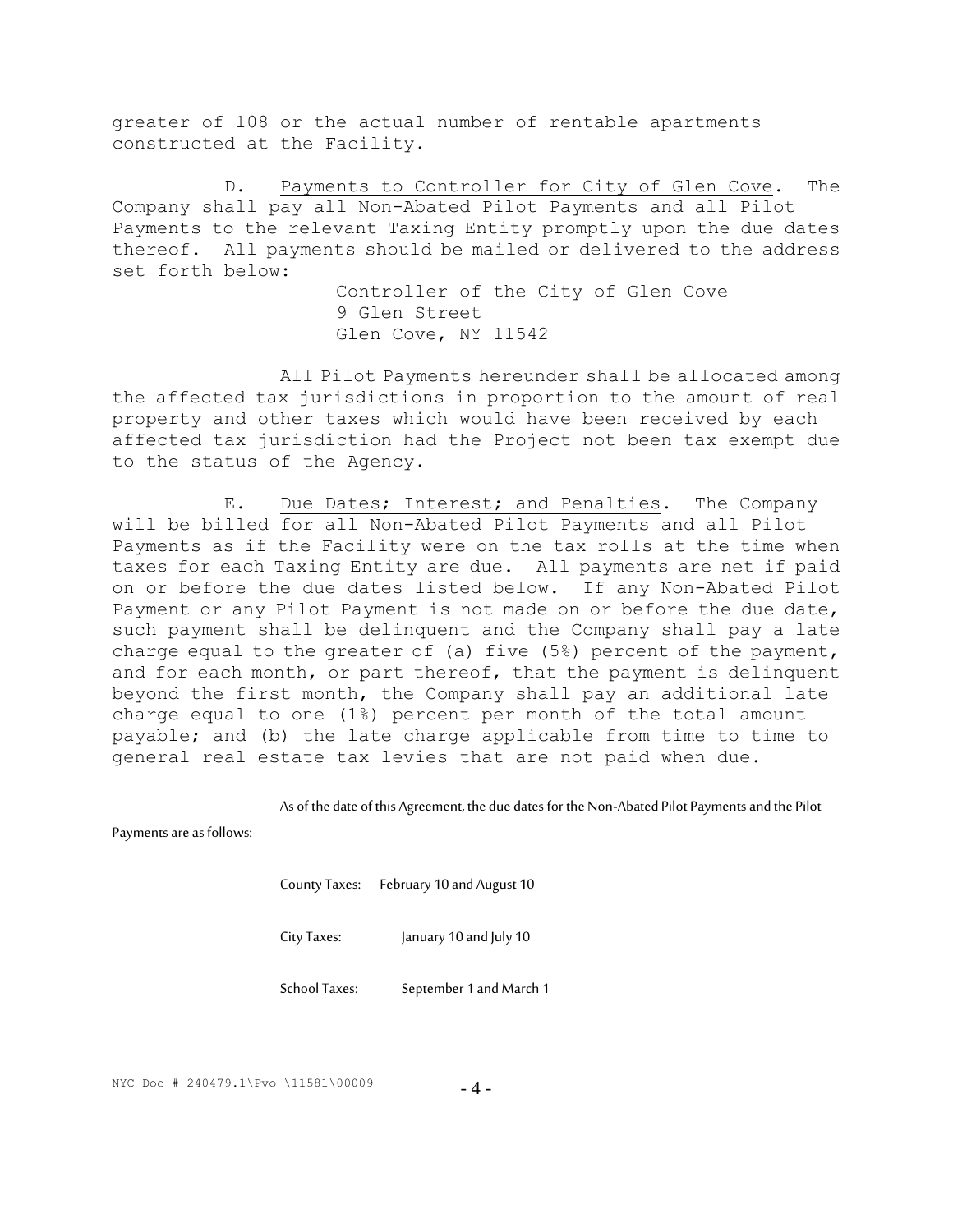F. Partial Sale; Transferee's Obligation; Apportionment of Reduction to Local Taxing Entities. During the term of this Agreement, in the event that the Land or the Improvements located thereon, or any portion thereof, is sold, transferred, assigned or otherwise disposed of by the Agency, the transferees thereof will thereafter pay the real property taxes on such Land and the Improvements located on the Land, or on such portion of the Land, that was sold, transferred, assigned or otherwise disposed of, as may be required by applicable law.

G. Sale; Company's Obligation. In the event that the Agency sells, transfers, assigns or otherwise disposes of the Facility to any party other than the Company, the Company's obligation for Pilot Payments shall be prorated to the date of the closing of the transaction and thereupon all obligations of the Company for Pilot Payments shall cease, but the Agency shall take such steps with the purchaser other than the Company to assure that each of the Taxing Entities shall suffer no loss of revenue until such Facility can be placed back on the tax rolls and taxes levied and billed therefor.

Section 3. Jobs . The Company covenants to use its best efforts to create and thereafter maintain the number of permanent, private sector jobs at the site of the Project as set forth in its application to the Agency. The Company agrees to deliver to the Agency on each annual anniversary of this Agreement a written report describing its compliance or non-compliance with the provisions of this Section 3 and to permit the Agency to audit the books and records of the Company supporting such report.

Section 4. Effective Date; Duration of Agreement. This Agreement shall become effective upon the execution and delivery of the Lease by both the Company and the Agency and the execution and delivery of the deed from the Company to the Agency and shall continue in effect until the earlier of (i) the expiration of the last tax year with respect to a Taxing Entity in which a Pilot Payment is payable pursuant to Section 2(C) or (ii) the date on which title to the Facility is conveyed to the Company by the Agency pursuant to the Lease or this Agreement.

Section 5. Events of Default. The following shall constitute an "Event of Default" under this Agreement:

A. Failure by the Company to make any payment specified herein and the continuance of such failure for a period of ten (10) days after receipt by the Company of written notice from the Agency, the Department and/or any Taxing Entity.

B. Failure by the Company to comply with or perform any provision of this Agreement other than the payment provisions hereof and the continuance of such failure for a period of thirty (30) days after receipt by the Company of written notice thereof from the Agency.

C. Default in the terms of the Lease or any other agreement between the Agency and the Company (beyond any applicable grace or notice period).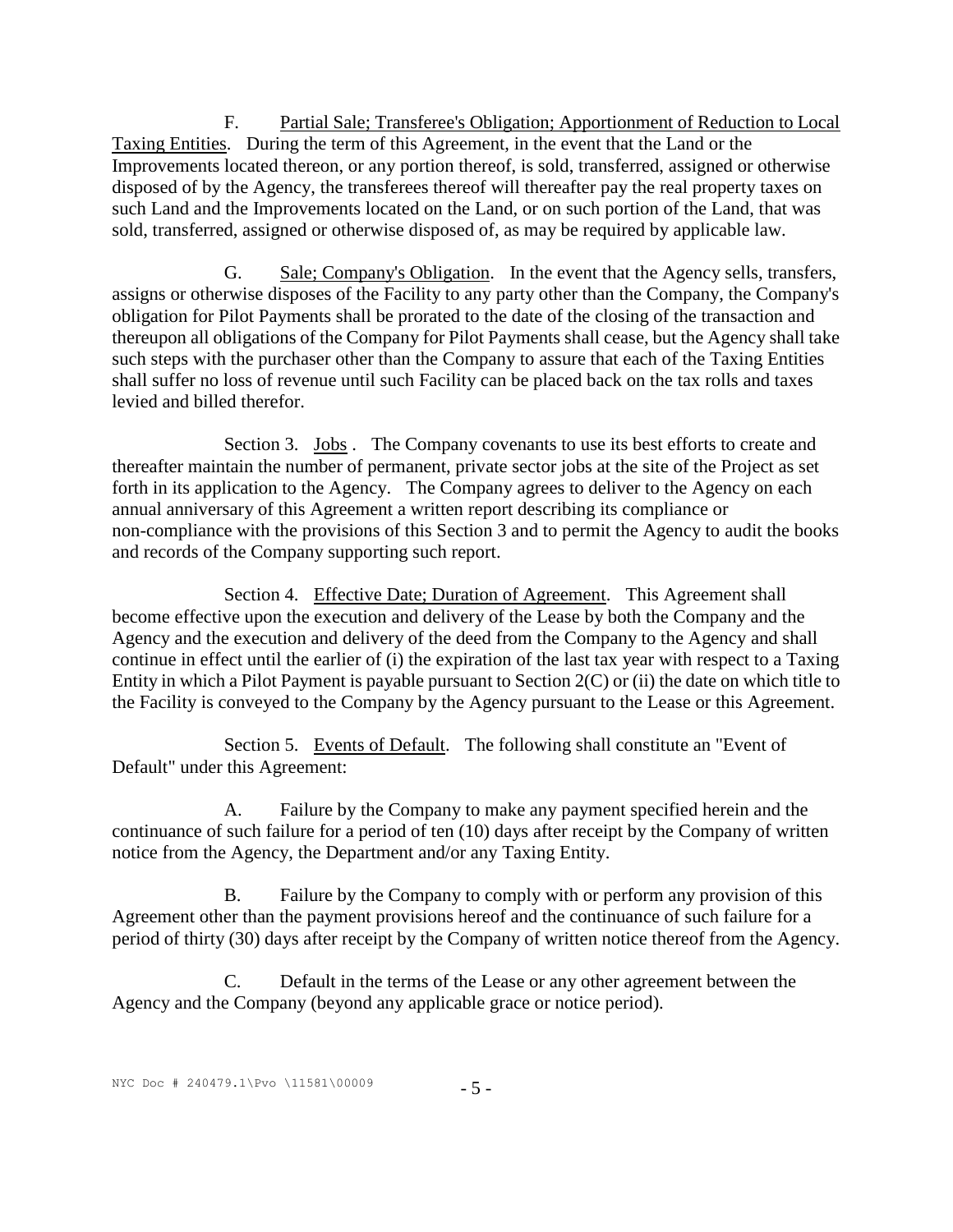Upon the occurrence and continuance of an Event of Default hereunder, the Company shall be required to make payments in lieu of general real estate taxes levied by the Taxing Entities on the Facility [as if it were owned by the Company], such amounts to commence to be paid for the period subsequent to the date it is determined by the Agency that there is an Event of Default hereunder. In such event, the tax rate, interest and penalties shall be those then in effect in the tax jurisdiction(s) in which the Facility is located.

Upon the occurrence and continuance of an Event of Default hereunder, the Agency shall be entitled to sue to enforce any provision of this Agreement and to recover the payments in default from the Company, together with all the costs and expenses of the Agency, its successors or assigns, paid or incurred in such recovery (including court costs and attorneys' fees) and interest at the rate charged by the respective Taxing Entities on overdue payments of taxes. In addition, the Agency shall have the right to terminate the Lease at any time, and the Company shall accept such termination and any tender of reconveyance from the Agency of title to the Facility.

The Agency, in enforcing payment by the Company of said amounts, may take whatever action and exercise any or all of the rights and remedies specified in this Agreement or any other remedy provided by law.

Each and every Event of Default shall give rise to a separate cause of action hereunder, and separate suits may be brought hereunder as each cause of action arises. The Company irrevocably agrees that any suit, action, or other legal proceeding arising out of this Agreement may be brought in the courts of the State of New York, or the courts of the United States located within the State of New York, consents to the jurisdiction of each such court in any such suit, action, or proceeding, and waives any objection which it may have to the laying of the venue of any such suit, action, or proceeding in any of such courts.

No delay or omission in exercising any right or power accruing upon the occurrence of any Event of Default hereunder shall impair any such right or power or shall be construed to be a waiver thereof, but any such right or power may be exercised from time to time and as often as may be deemed expedient.

In no event shall the Agency be liable to any of the Taxing Entities for the payments specified herein, whether or not the Company makes such payments. The Company hereby agrees to indemnify the Agency against any such liability for such payments and against all penalties, interest, and other charges resulting from the delinquency of such payments.

Section 7. Limited Obligation. The obligations, covenants and agreements of the Agency hereunder shall not constitute or give rise to an obligation of the State of New York, Nassau County or the City of Glen Cove and neither the State of New York, nor Nassau County, nor the City of Glen Cove shall be liable thereon, and further, such obligations, covenants and agreements shall not constitute or give rise to a general obligation of the Agency.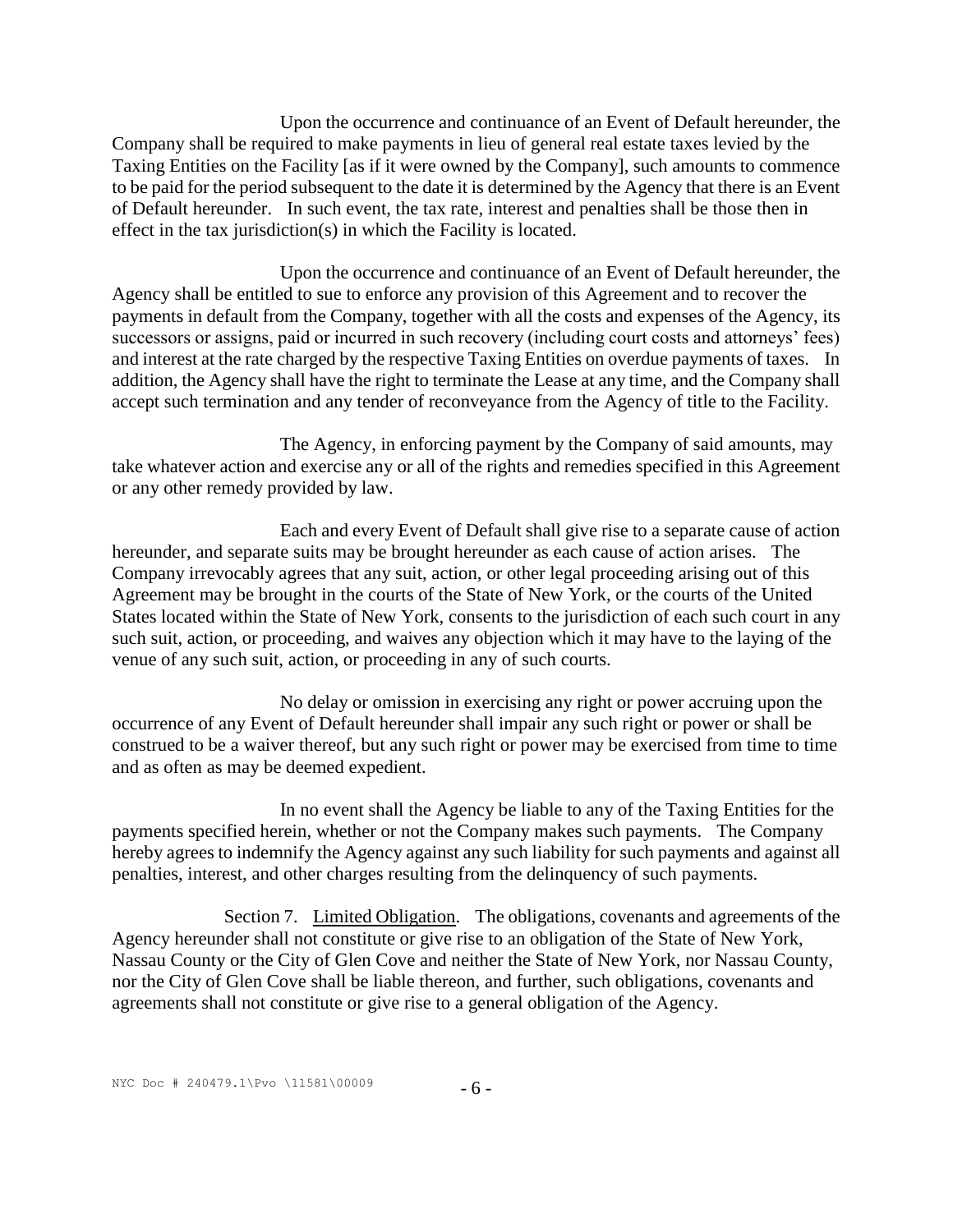Section 8. Notices. Any notice or other written communications required or permitted hereunder shall be determined to be duly and properly given, made, or delivered when delivered or three (3) business days after being mailed by certified mail, return receipt requested (a) if to the Agency, to Administrative Director, Glen Cove Industrial Development Agency, City Hall, 9 Glen Street, Glen Cove, New York 11542, with a copy to Phillips, Lytle, Hitchcock, Blaine & Huber LLP, 437 Madison Avenue, New York, New York 10022, Attention: Milan K. Tyler, Esq., and (b) if to the Company, c/o AvalonBay Communities, Inc., 100 Avalon Court Drive, Melville, New York 11747 with a copy to Collier, Halpern, Newberg, Nolletti & Bock, LLP, 1 North Lexington Avenue, White Plains, NY 10601, Attention: David A. Newberg, Esq.

Section 9. Change of Address. The Agency or the Company may, by notice given hereunder to each other, designate any further or different addresses to which subsequent notices, certificates or other communications to them shall be sent.

Section 10. Assignment of Agreement. This Agreement shall be binding upon the successors and assigns of the Company but no assignment shall be effective to relieve the Company of any of its obligations hereunder unless expressly authorized and approved in writing by the Agency.

Section 11. Independent Agreement. Notwithstanding any other provision of this Agreement, including the recitals thereof, the parties agree that the Lease executed between the parties thereto shall be a separate and independent documents from this Agreement, and irrespective of whether any provision of this Agreement or the entirety hereof shall be held invalid or unenforceable by any court of competent jurisdiction, the Lease shall be construed, interpreted, and otherwise regarded separate and apart from this Agreement. The parties hereto specifically note that the considerations and terms provided for in this Agreement and provided for in the Lease are the only considerations and terms for which the parties thereto have executed this Agreement.

Section 12. Invalidity. If any one or more phrases, sentences, clauses or provisions of this Agreement or the entirety hereof shall be declared invalid or unenforceable by any order, decree or judgment of any court of competent jurisdiction, then such phrase, sentence, clause or provision or the entirety of this Agreement shall be deemed to be reformed in such manner as shall be determined by such court, or in the absence of such a determination then in the reasonable judgment of the Agency, to render such phrase, sentence, clause or provision of this Agreement valid and enforceable under applicable law. The parties hereto agree to enter into such documents, agreements and instruments as the Agency reasonably determines are necessary to effect any such reformation. In the event that any one more of the phrases, sentences, clauses or provisions of this Agreement cannot be reformed to comply with applicable law, then this Agreement shall be construed as if such phrase, sentence, clause or paragraph had not appeared in this Agreement.

Section 13. Amendments. This Agreement may not be modified, amended, supplemented, or changed without the written consent of the Agency and the Company.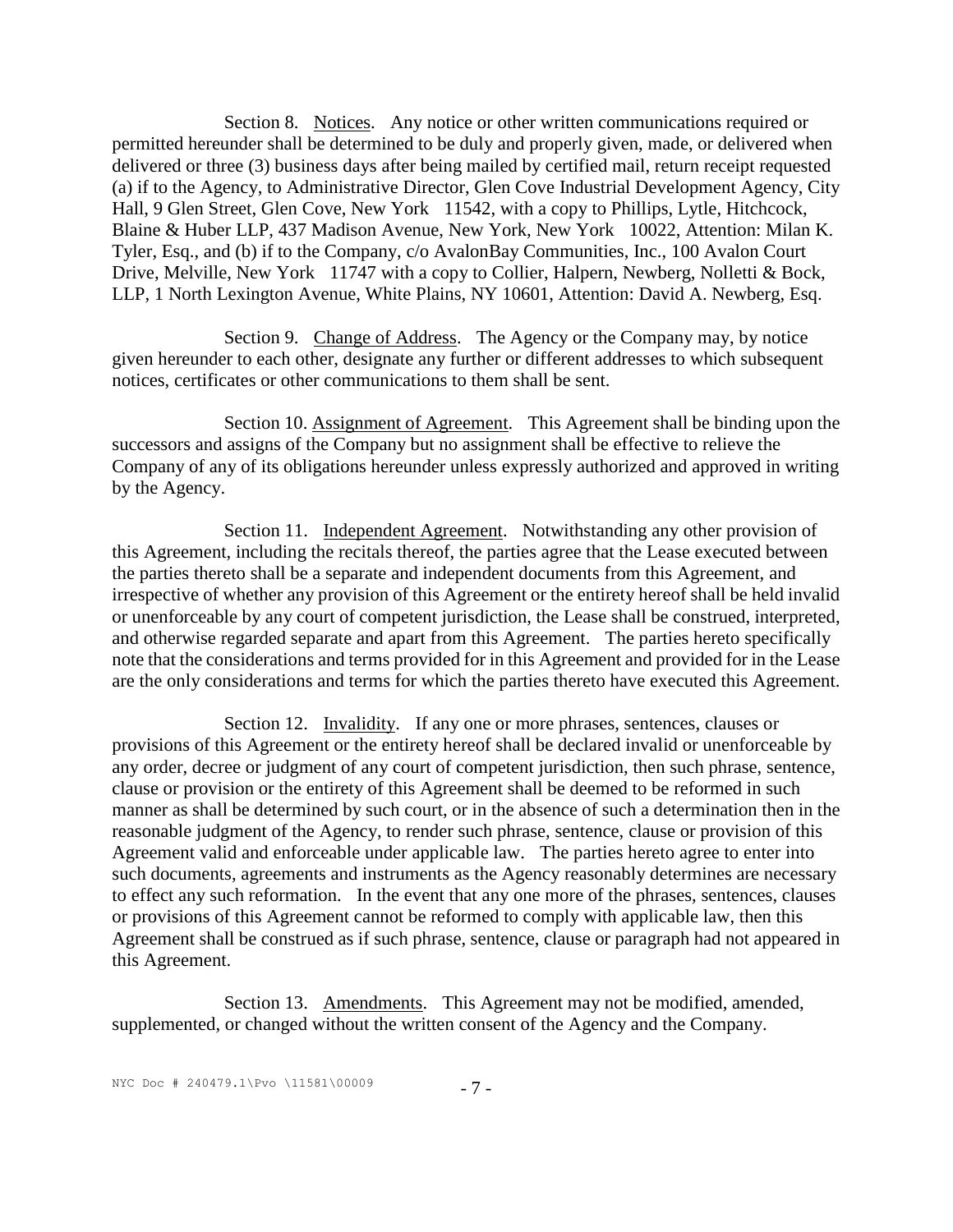Section 14. Prior Agreements. This Agreement constitutes the entire agreement, and supersedes all prior agreements and understandings, whether written or oral, among the parties with respect to the subject matter hereof.

Section 15. Delivery of Agreement. The Agency covenants to use its best efforts to deliver to each Taxing Entity a copy of this Agreement within fifteen (15) days after its execution.

Section 16. Counterparts. This Agreement may be executed in several counterparts, each of which shall be an original and all of which shall constitute but one and the same instrument.

Section 17. Applicable Law. This Agreement shall be governed by and construed in accordance with the laws of the State of New York.

IN WITNESS WHEREOF, the Agency and the Company have made this Agreement to be executed in their respective names by their duly authorized officers, all on the date first above written.

> GLEN COVE INDUSTRIAL DEVELOPMENT **AGENCY**

 $\mathbf{B} \mathbf{y}$ :

#### AVALONBAY GLEN COVE II, LLC

By: AVALONBAY COMMUNITIES, INC., its sole member

By: